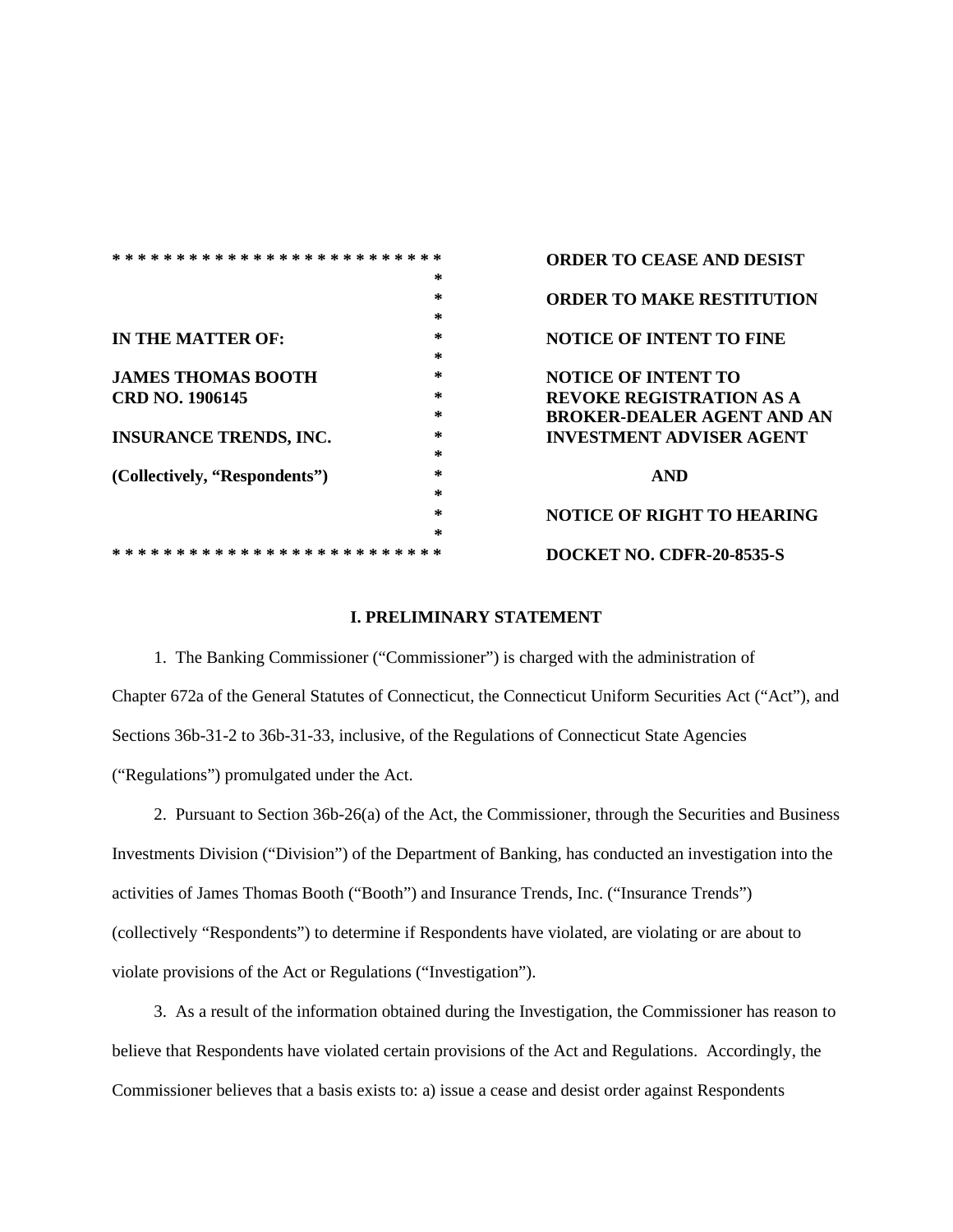pursuant to Section 36b-27(a) of the Act; b) issue an order revoking the broker-dealer agent and investment adviser agent registrations of Booth pursuant to Section 36b-15(a) of the Act; c) order that Respondents make restitution pursuant to Section 36b-27(b) of the Act; and d) impose a fine upon Respondents pursuant to Section 36b-27(d) of the Act.

### **II. RESPONDENTS**

4. Booth is an individual whose address last known to the Commissioner is 5 Greenhill Road, Norwalk, Connecticut 06850.

5. Insurance Trends is a Connecticut limited liability company formed on January 6, 1983 by a non-respondent and business colleague of Booth (the "Non-respondent"). The business address of Insurance Trends listed on the Connecticut Office of the Secretary of State is 200 Connecticut Avenue, Norwalk, Connecticut 06854. In approximately 2008, the Non-respondent retired, and Booth became the control person of Insurance Trends.

### **III. STATEMENT OF FACTS**

6. Beginning in the early 1990s, Booth was registered as a broker-dealer agent and an investment adviser agent of various firms under the Act. Most recently, Booth was registered as a broker-dealer agent and investment adviser agent of LPL Financial LLC ("LPL") (CRD No. 6413) from February 14, 2018 to June 26, 2019. Booth was also registered as a broker-dealer agent of Invest Financial Corporation ("Invest") (CRD No. 12984) from December 20, 2005 to February 14, 2018, and as an investment adviser agent of Invest from December 14, 2005 to February 14, 2018.

7. From approximately 2013 to June 26, 2019, while Booth was employed as a broker-dealer agent and investment adviser agent of the above firms, Booth was also the control person of Insurance Trends and had signatory authority over Insurance Trends' bank accounts. During the relevant period of time, Insurance Trends did not conduct any business.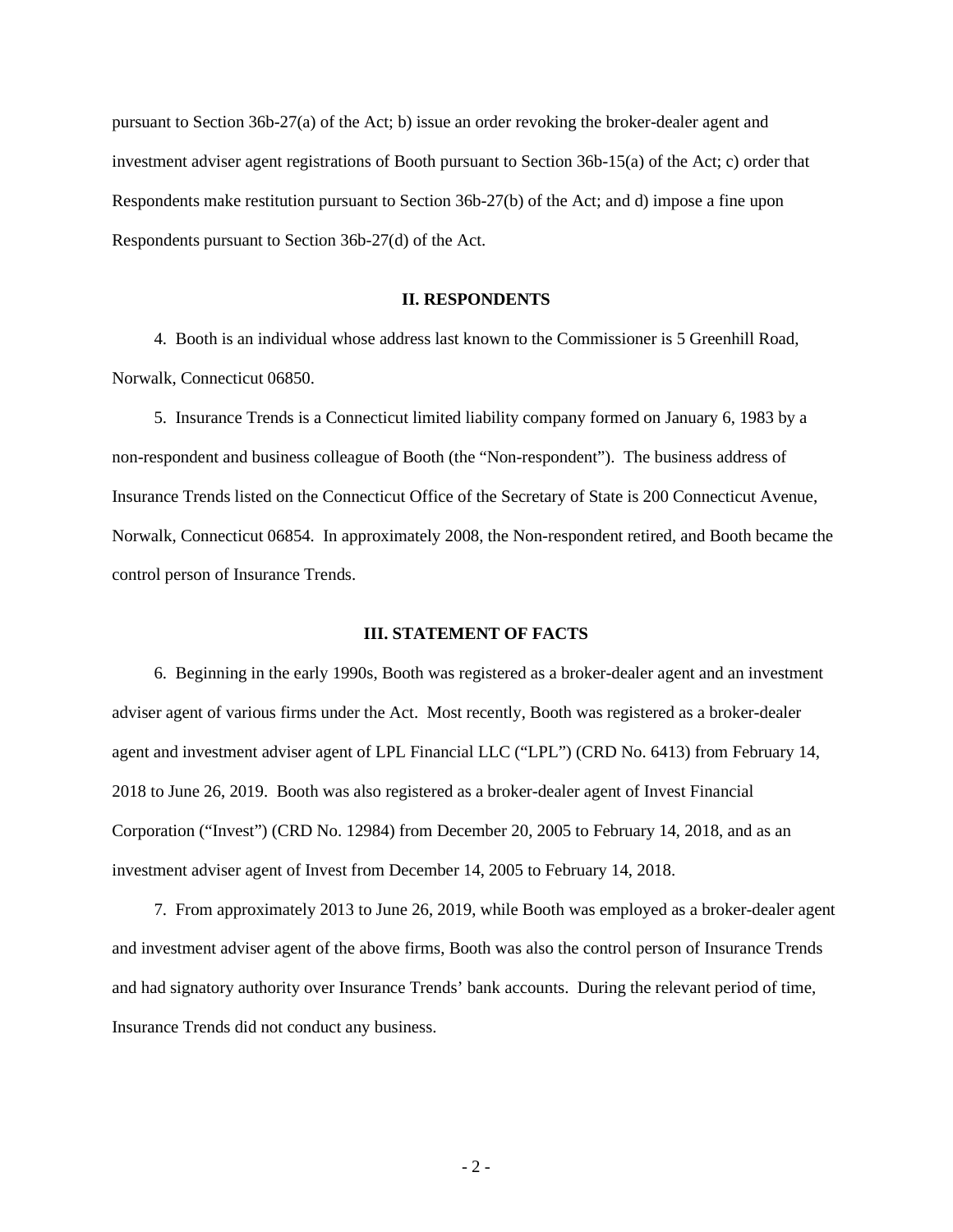#### Enforcement and Criminal Actions against Booth

8. On June 26, 2019, LPL filed a Form U5 indicating that Booth had been discharged from LPL and requesting termination of Booth's registrations with all jurisdictions and self-regulatory organizations. The Form U5, among other things*,* stated that Booth "admitted to [a] course of conduct beginning while associated with previous member firm involving the misappropriation of client funds for his personal and business use."

9. On June 26, 2019, Booth executed a Letter of Acceptance, Waiver and Consent with the Financial Industry Regulatory Authority ("FINRA") pursuant to FINRA Rule 9216, in which he consented to the imposition of a permanent bar from associating with any FINRA member in any capacity effective July 1, 2019 (FINRA Letter of Acceptance, Waiver and Consent, No. 2019062787101).

10. On September 30, 2019, the Securities and Exchange Commission ("SEC") filed a civil complaint against Booth alleging, among other things, "Booth conducted a multi-year scheme. . . [he] made false or misleading statements to retail investors, telling them their assets would be used to purchase securities. Instead, Booth pocketed the investors' money, using the investors' money to pay personal and business expenses and, from time to time, to pay prior investors in order to keep the scheme going." *Securities and Exchange Commission v. James T. Booth*, Civil Action No. 19-cv-1535 (D. Conn.).

11. On October 22, 2019, Booth pleaded guilty to one count of securities fraud in violation of Title 15, United States Code, Sections 78(j)(b) and 78ff(a) before the United States District Court for the Southern District of New York in *United States v. James T. Booth*, Crim. No. 19-cr-00699-JGK (S.D.N.Y.). The indictment to which Booth pled guilty alleged, among other things, that, from 2013 through 2019, Booth misappropriated approximately \$4.9 million from approximately 40 investors. The sentencing date of Booth is scheduled for February 21, 2020.

12. On November 1, 2019, Booth consented to the entry of an Order Instituting Administrative Proceedings Pursuant to Section 203(f) of the Investment Advisers Act of 1940, Making Findings, and Imposing Remedial Sanctions by the SEC (File No. 3-19596) ("SEC Order"). The SEC Order was based on Booth's guilty plea in *United States v. James T. Booth*, and barred Booth from a) association with any

- 3 -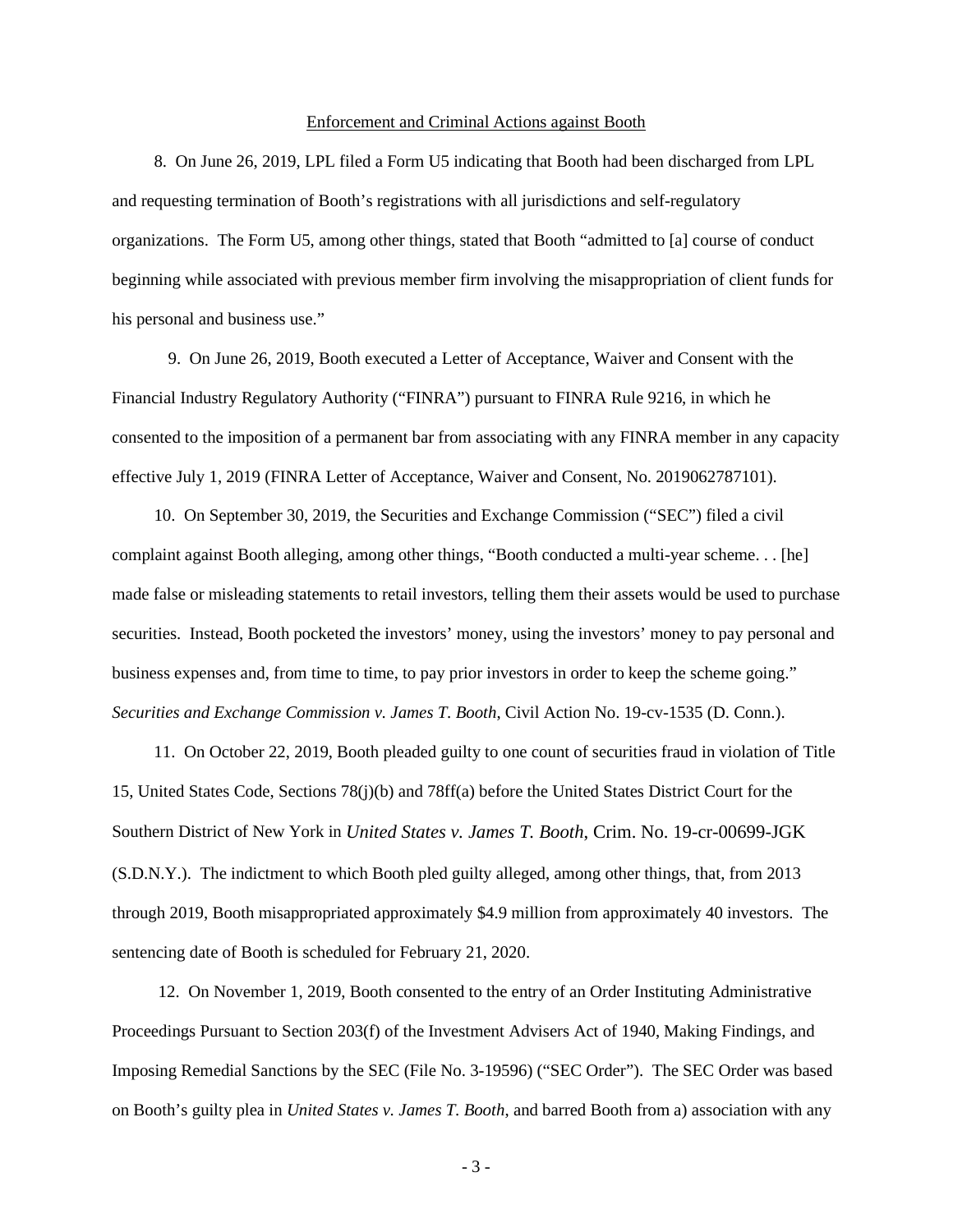broker, dealer, investment adviser, municipal securities dealer, municipal advisor, transfer agent, or nationally recognized statistical rating organization; and b) from participating in any offering of a penny stock, including acting as a promoter, finder, consultant, agent or other person who engages in activities with a broker, dealer or issuer for purposes of the issuance or trading in any penny stock, or inducing or attempting to induce the purchase or sale of any penny stock.

#### The Division's Investigation of Booth

13. As part of the Division's Investigation, on June 19, 2019, the Division issued a subpoena duces tecum to Booth, seeking the production of documents and Booth's on the record testimony. On August 29, 2019, Booth provided the Division with on the record testimony and documents, including, but not limited to, 33 client account statements. Booth testified that, among other things, 1) he solicited his clients at Invest and LPL to invest in outside investment opportunities and instructed these clients to send any money for these investments to Insurance Trends, which many of his clients did; 2) the money his clients sent to Insurance Trends was never used to purchase or invest in anything, but rather was used by Booth to pay his expenses; and 3) that he fabricated client account statements that reflected investments that were never in fact made.

14. From approximately January 2012 until approximately June 2019, Booth misappropriated approximately \$5,000,000 from his clients at Invest and LPL. Booth was essentially operating a Ponzi scheme.

15. Booth did not conduct any legitimate business through Insurance Trends during the relevant period of time but used Insurance Trends as a conduit for misappropriating his clients' money. Booth transferred the investors' money from Insurance Trends' bank account, which Booth controlled, into Booth's own bank accounts, and thereafter used those funds to pay his personal and business expenses. Without the involvement of Insurance Trends, Booth would not have been able to perpetrate his scheme to the extent that he did.

16. On June 26, 2019, applications were filed to withdraw Booth's registrations as a broker-dealer agent and investment adviser agent of LPL under the Act. Section 36b-15(e)(1) of the Act provides that:

- 4 -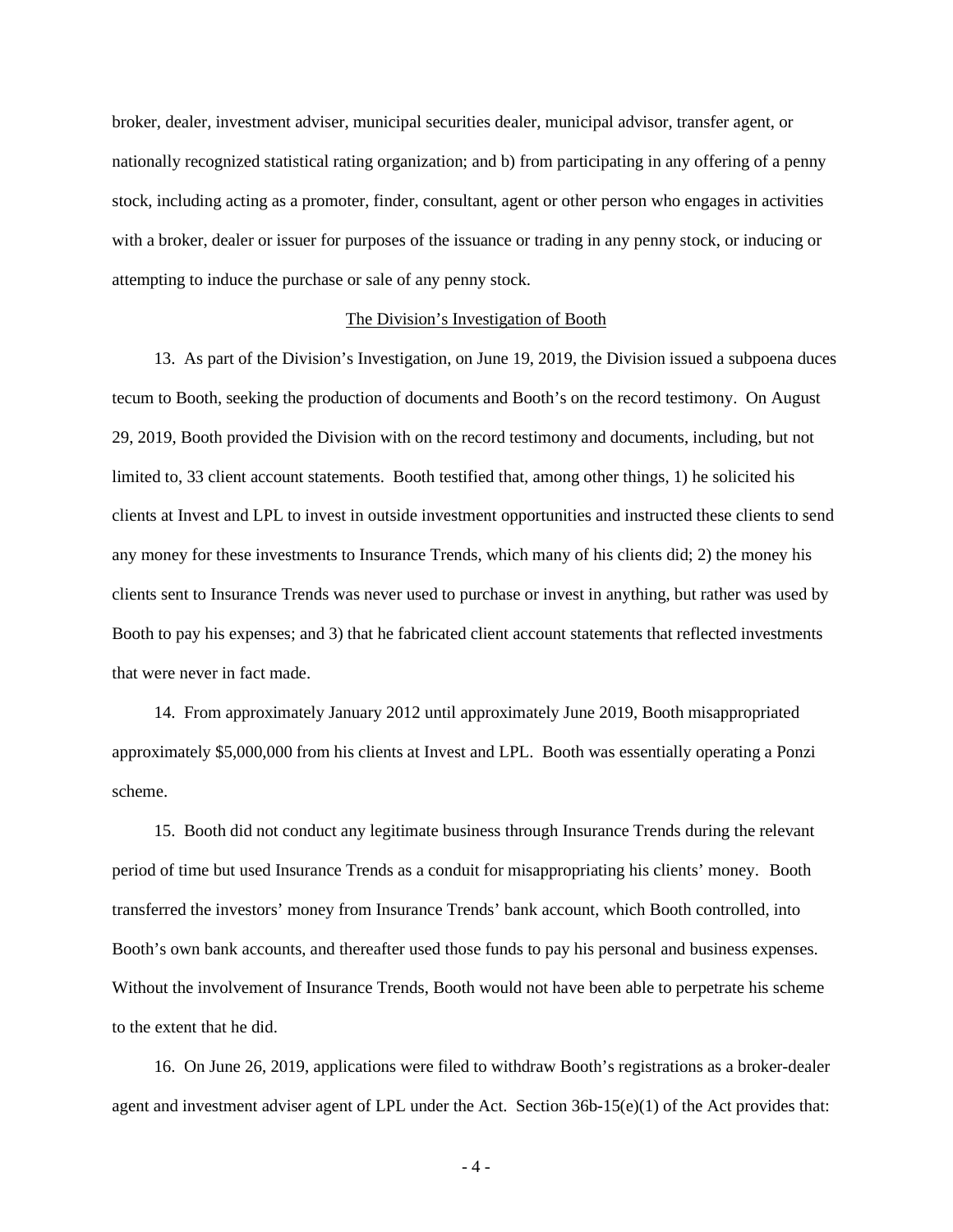"Withdrawal from registration as . . . [an] agent . . . or investment adviser agent . . . becomes effective ninety days after receipt of an application to withdraw such registration . . . or within such shorter period of time as the commissioner may determine, unless a . . . revocation or suspension proceeding is pending when the application . . . is filed or a proceeding to . . . revoke, suspend or impose conditions upon the withdrawal is instituted within ninety days after the application . . . is filed. . . . *If no proceeding is pending or instituted and withdrawal automatically becomes effective, the commissioner may nevertheless institute a . . . revocation or suspension proceeding under subsection (a) of this section within one year after withdrawal became effective*." (Emphasis added) The withdrawal of Booth's registrations became effective by operation of law on September 26, 2019.

17. Section 36b-15 of the Act provides, in pertinent part:

(a) The commissioner may, by order . . . revoke any registration . . . if the commissioner finds that (1) the order is in the public interest, and (2) the  $\dots$  registrant  $\dots$  (B) has wilfully violated or wilfully failed to comply with any provision of sections 36b-2 to 36b-34, inclusive, or a predecessor statute or any regulation or order under said sections or a predecessor statute; (C) has been convicted, within the past ten years, of any misdemeanor involving a security, any aspect of a business involving securities, commodities, investments, franchises, business opportunities, insurance, banking or finance, or any felony, provided any . . . revocation of such registration shall be in accordance with the provisions of section 46a-80. . . (F) is the subject of any of the following sanctions that are currently effective or were imposed within the past ten years . . . (ii) an order of the Securities and Exchange Commission . . . barring such individual from association with a broker dealer or an investment adviser . . . . (iii) a suspension, expulsion or other sanction issued by a national securities exchange or other self-regulatory organization registered under federal laws administered by the Securities and Exchange Commission or the Commodity Futures Trading Commission if the effect of the sanction has not been stayed or overturned by appeal or otherwise . . . (H) has engaged in fraudulent, dishonest or unethical practices in the securities, commodities, investment, franchise, business opportunity, banking, finance or insurance business, including abusive sales practices in the business dealings of such applicant, registrant or person with current or prospective customers or clients.

### **IV. STATUTORY BASIS FOR ORDER TO CEASE AND DESIST, ORDER TO MAKE RESTITUTION, REVOCATION OF REGISTRATIONS AS A BROKER-DEALER AGENT AND AN INVESTMENT ADVISER AGENT AND ORDER IMPOSING FINE,**

## A. Booth is the Subject of a FINRA Bar

18. Paragraphs 1 through 17, inclusive, are incorporated and made a part hereof as more fully

set forth herein.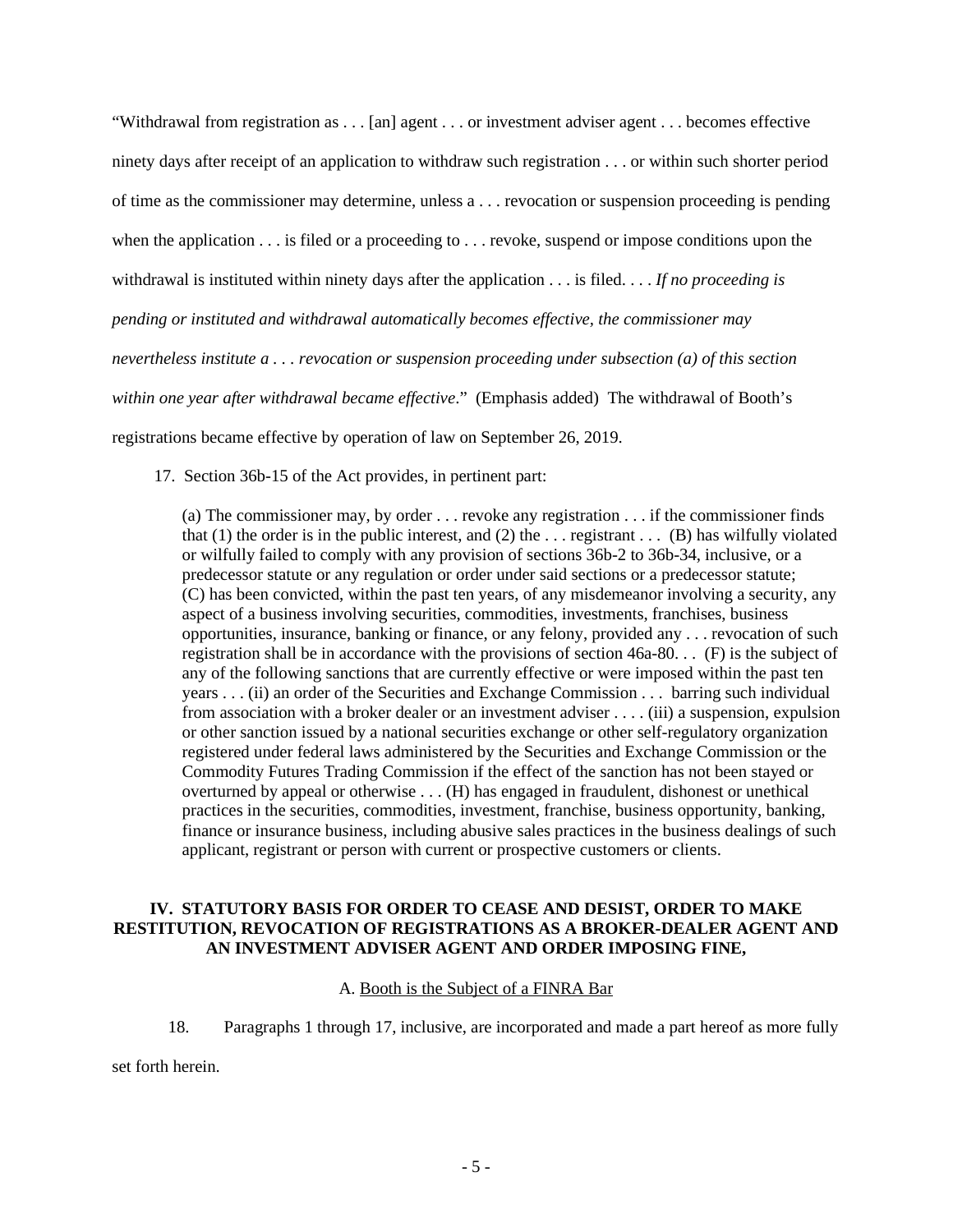19. FINRA's entry of a permanent bar against Booth from associating with any FINRA member in any capacity, as more fully described in paragraph 9, forms a basis for the revocation of Booth's registration as a broker-dealer agent and investment adviser agent in Connecticut pursuant to Section  $36b-15(a)(2)(F)(iii)$  of the Act.

#### B. Booth's Felony Conviction Within the Past Ten Years

20. Paragraphs 1 through 19, inclusive, are incorporated and made a part hereof as if more fully set forth herein.

21. Booth's conviction of a felony, as more fully described in paragraph 11, forms a basis for the revocation of Booth's registration as a broker-dealer agent and investment adviser agent in Connecticut pursuant to Section 36b-15(a)(2)(C) of the Act.

#### C. Booth is the Subject of an SEC Bar

22. Paragraphs 1 through 21, inclusive, are incorporated and made a part hereof as more fully set forth herein.

23. The SEC's entry of an order barring Booth from association with any broker, dealer or investment adviser, as more fully described in paragraph 12, forms a basis for the revocation of Booth's registration as a broker-dealer agent and investment adviser agent in Connecticut pursuant to Section 36b- $15(a)(2)(F)(ii)$  of the Act.

## D. Violation of Section 36b-4(a) of the Act by Respondents - Fraud in Connection with the Offer and Sale of any Security

24. Paragraphs 1 through 23, inclusive, are incorporated and made a part hereof as more fully set forth herein.

25. The conduct of Respondents, as more fully described in paragraphs 13 through 15, constitutes, in connection with the offer, sale or purchase of any security, directly or indirectly employing a device, scheme or artifice to defraud, making an untrue statement of a material fact or omitting to state a material fact necessary in order to make the statements made, in the light of the circumstances under which they are made, not misleading, or engaging in an act, practice or course of business which operates

- 6 -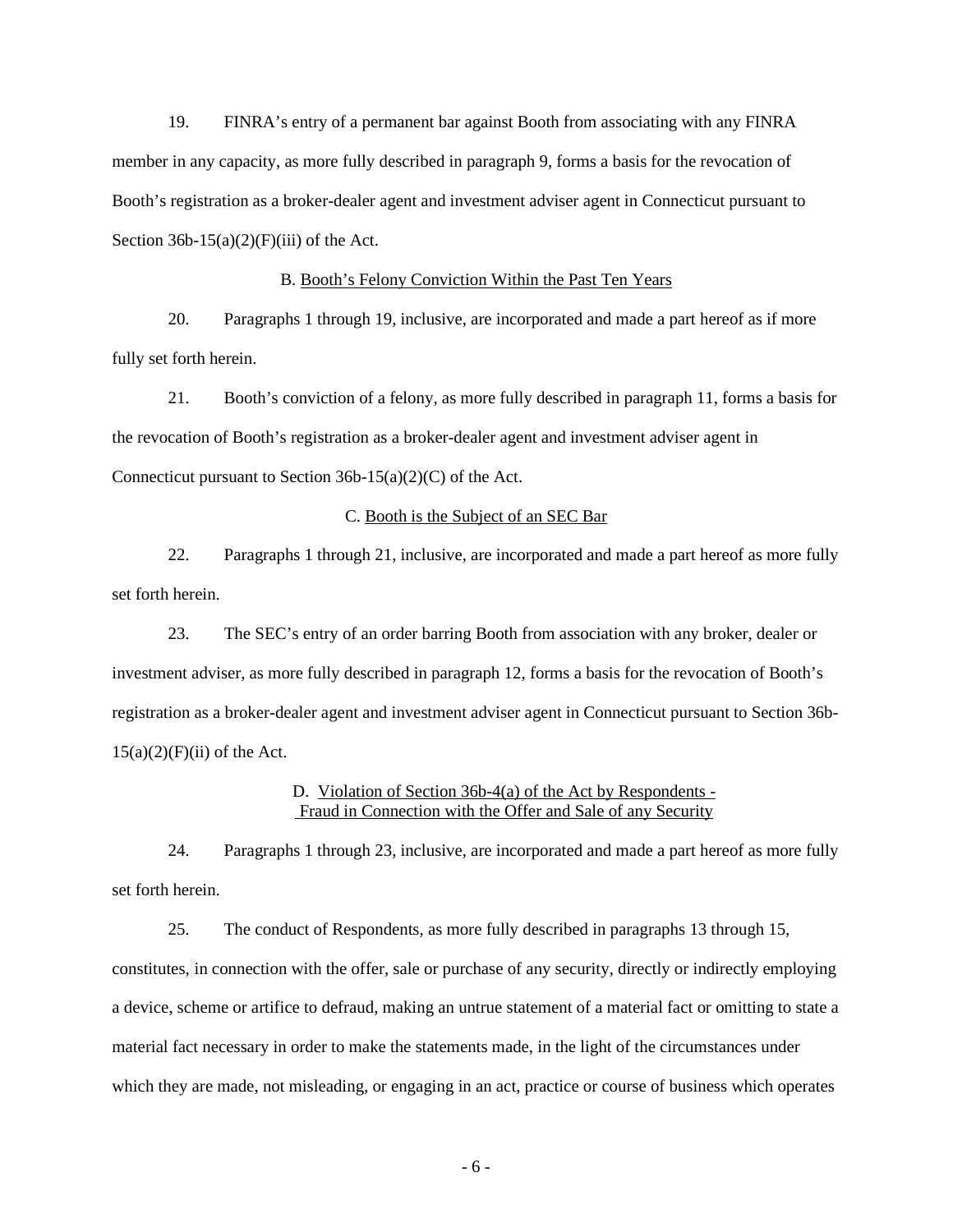or would operate as a fraud or deceit upon any person. Such conduct constitutes a violation of Section 36b-4(a) of the Act, which forms a basis for an order to cease and desist to be issued against Respondents pursuant to Section 36b-27(a) of the Act, an order that Respondents make restitution under Section 36b-27(b) of the Act, the imposition of a fine upon Respondents pursuant to Section 36b-27(d) of the Act, and, as willful misconduct, a basis for the revocation of Booth's registration as a broker-dealer agent and investment adviser agent pursuant to Section 36b-15(a)(2)(B) of the Act.

### E. Dishonest or Unethical Activity by Booth

26. Paragraphs 1 through 25, inclusive, are incorporated and made a part hereof as more fully set forth herein.

27. The conduct of Booth, as more fully described in paragraphs 13 through 15, inclusive, in connection with directly or indirectly receiving compensation or other remuneration for advising another person as to the value of securities or their purchase or sale, whether through the issuance of analyses or reports or otherwise, constitutes engaging in a dishonest or unethical practice in connection with the rendering of such advice. Such conduct constitutes a violation of Section 36b-5(f) of the Act, which forms a basis for an order to cease and desist to be issued against Booth pursuant to Section 36b-27(a) of the Act, an order that Booth make restitution under Section 36b-27(b) of the Act, the imposition of a fine upon Booth pursuant to Section 36b-27(d) of the Act, and, as willful misconduct, a basis for the revocation of Booth's registration as a broker-dealer agent and investment adviser agent pursuant to Section  $36b-15(a)(2)(B)$  of the Act.

28. The conduct of Booth, as more fully described in paragraphs 13 through 15, inclusive, constitutes engaging in fraudulent, dishonest or unethical practices in the securities business and therefore forms a basis for revoking Booth's registrations as a broker-dealer agent and investment adviser agent under Section 36b-15(a)(2)(H) of the Act.

- 7 -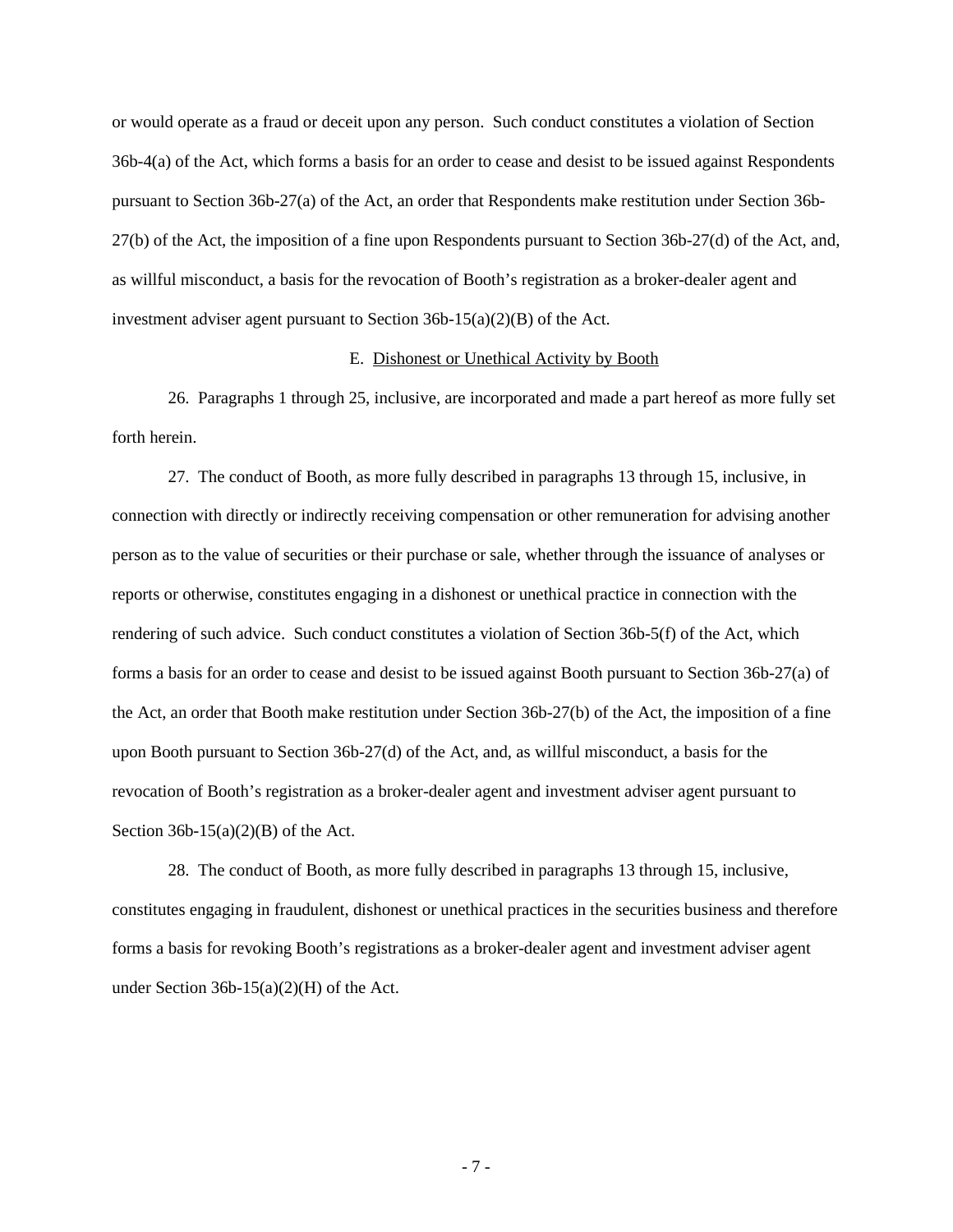## **V. ORDER TO CEASE AND DESIST, ORDER TO MAKE RESTITUTION, NOTICE OF INTENT TO FINE, NOTICE OF INTENT TO REVOKE BROKER-DEALER AGENT AND INVESTMENT ADVISER AGENT REGISTRATIONS AND NOTICE OF RIGHT TO HEARING**

**WHEREAS,** as a result of the Investigation, the Commissioner finds that, with respect to the activity described herein, **JAMES THOMAS BOOTH** has committed at least one violation of Section 36b-4(a) and Section 36b-5(f) of the Act;

**WHEREAS,** as a result of the Investigation, the Commissioner further finds that a basis exists to revoke the broker-dealer agent and investment adviser agent registration of **JAMES THOMAS BOOTH**  pursuant to Sections 36b-15(a)(2)(B), 36b-15(a)(2)(C), 36b-15(a)(2)(F)(ii), 36b-15(a)(2)(F)(iii) and 36b- $15(a)(2)(H)$  of the Act;

**WHEREAS,** as a result of the Investigation, the Commissioner finds that, with respect to the activity described herein, **INSURANCE TRENDS, INC.** has violated Section 36b-4(a) of the Act;

**WHEREAS,** the Commissioner further finds that the issuance of an Order to Cease and Desist, Order to Make Restitution, the revocation of Booth's broker-dealer agent and investment adviser agent registrations and the imposition of a fine upon Respondents is necessary or appropriate in the public interest or for the protection of investors and consistent with the purposes fairly intended by the policies and provisions of the Act;

**WHEREAS**, notice is hereby given to Booth that his registration as a broker-dealer agent and investment adviser agent in Connecticut shall be **REVOKED**, subject to his right to request a hearing on the allegations set forth above;

**WHEREAS,** notice is hereby given to Booth that the Commissioner intends to impose a maximum fine not to exceed one hundred thousand dollars (\$100,000) per violation upon Booth;

**WHEREAS,** the Commissioner **ORDERS** that **JAMES THOMAS BOOTH CEASE AND DESIST** from directly or indirectly violating the provisions of the Act, including without limitation: (1) in connection with the offer, sale or purchase of any security, directly or indirectly employing a device, scheme or artifice to defraud, making an untrue statement of a material fact or omitting to state a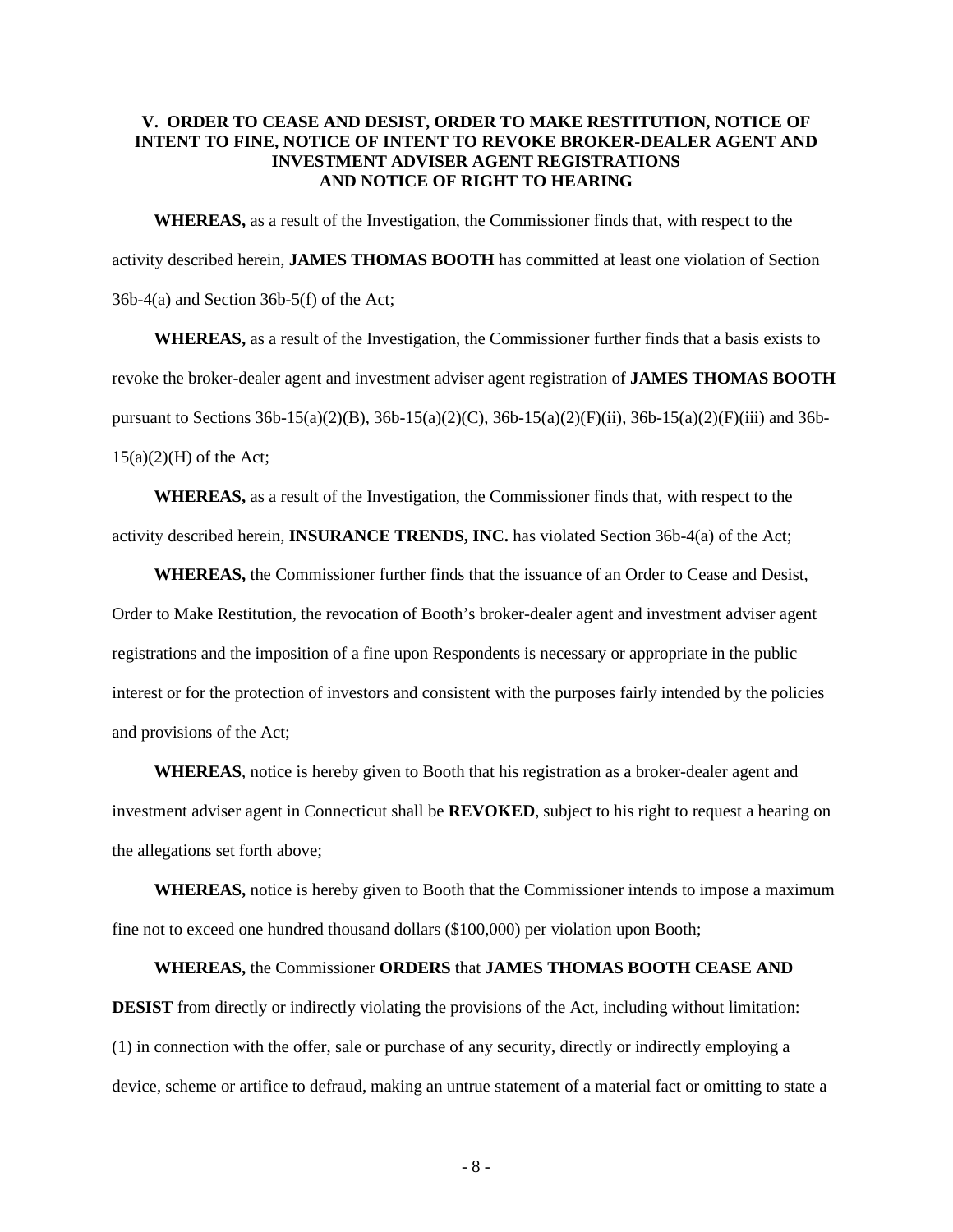material fact necessary in order to make the statements made, in the light of the circumstances under which they are made, not misleading, or engaging in an act, practice or course of business which operates or would operate as a fraud or deceit upon any person; and (2) in connection with his investment advisory activity, engaging in any dishonest or unethical practice.

## **WHEREAS,** the Commissioner **ORDERS** that **INSURANCE TRENDS, INC. CEASE AND**

**DESIST** from directly or indirectly violating the provisions of the Act, including without limitation,

violating Section 36b-4(a) of the Act.

**WHEREAS,** the Commissioner **ORDERS** that Respondents **MAKE RESTITUTION** of any sums

obtained as a result of Respondents' violations of Sections 36b-4(a) and 36b-5(f) of the Act, plus interest

at the legal rate set forth in Section 37-1 of the General Statutes of Connecticut. Specifically, the

## Commissioner **ORDERS** that:

- 1. Within thirty (30) days from the date this Order to Make Restitution becomes permanent, Respondents shall provide the Division with a written disclosure which contains (a) the name and address of each Connecticut investor who sent checks, between January 2012 and June 2019, to Insurance Trends, Inc. for investments not associated with their Invest or LPL account (the "Investor" or "Investors"), (b) the amount collected from each investor, (c) the date of each investment, and (d) the amount of any refunds of principal or purported interest payments made to each investor;
- 2. Within forty-five (45) days from the date this Order to Make Restitution becomes permanent, Respondents shall reimburse each Investor the amount of funds collected from the investor plus interest, less funds returned in the form of purported refunds of principal and purported interest payments. Such restitution shall be made by certified check, and shall be sent by certified mail, return receipt requested, to each affected investor; and
- 3. Within ninety days (90) days from the date this Order to Make Restitution becomes permanent, Respondents shall provide the Division with proof in the form of copies of the certified checks and the return receipts required by paragraph 2 of Section V of this Order to Cease and Desist, Order to make Restitution, Notice of Intent to Fine, Notice of Intent to Revoke Registration as a Broker-Dealer Agent and an Investment Adviser Agent and Notice of Right to Hearing (collectively "Order"), that Respondents have reimbursed the Investors the amount of funds collected from each investor plus interest, less funds returned in the form of purported refunds of principal and purported interest payments.

# **THE COMMISSIONER FURTHER ORDERS THAT**, pursuant to Sections 36b-15(f) and

36b-27 of the Act, Respondents will be afforded an opportunity for a hearing on the allegations set forth

above if a written request for a hearing is received by the Department of Banking, Securities and Business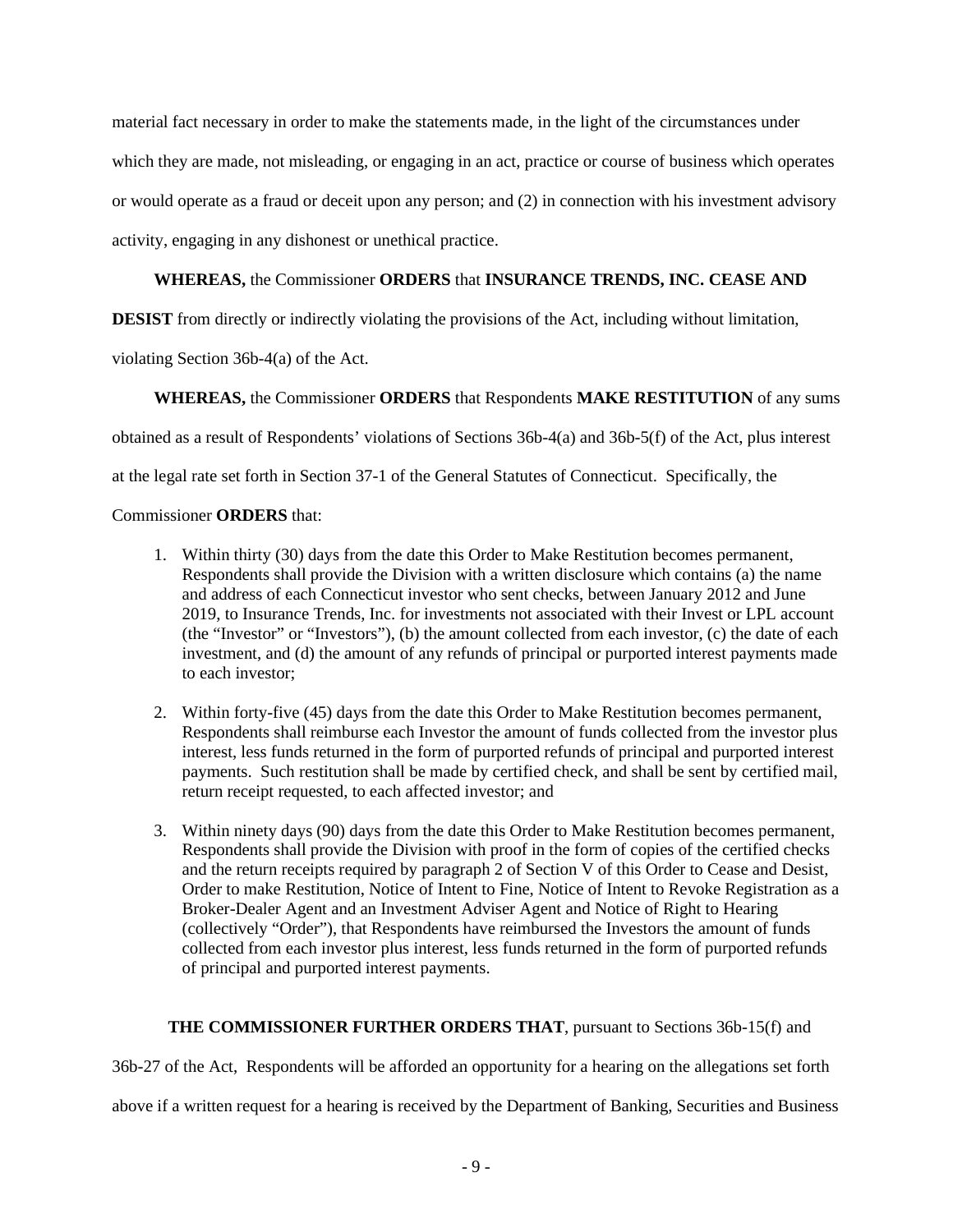Investments Division, 260 Constitution Plaza, Hartford, Connecticut 06103-1800 within fourteen (14) days following each Respondent's receipt of this Order.

To request a hearing, each Respondent must complete and return the enclosed Appearance and Request for Hearing Form to the above address. If either Respondent will not be represented by an attorney at the hearing, please complete the Appearance and Request for Hearing Form as "pro se". If a hearing is requested, the hearing will be held on March 26, 2020, at 10 a.m., at the Department of Banking, 260 Constitution Plaza, Hartford, Connecticut.

The hearing will be held in accordance with the provisions of Chapter 54 of the General Statutes of Connecticut. At such hearing, Respondents will have the right to appear and present evidence, rebuttal evidence and argument on all issues of fact and law to be considered by the Commissioner.

If either Respondent does not request a hearing within the time period prescribed or fails to appear at any such hearing, the allegations herein against such Respondent will be deemed admitted. Accordingly, the Order to Cease and Desist shall remain in effect and become permanent against Respondents, the Commissioner may order that the maximum fine be imposed upon Respondents and the Commissioner shall issue an order revoking Booth's registrations as a broker-dealer agent and as an investment adviser agent.

Dated at Hartford, Connecticut, this 14th day of February 2020.  $\frac{1}{s}$ 

Jorge L. Perez Banking Commissioner